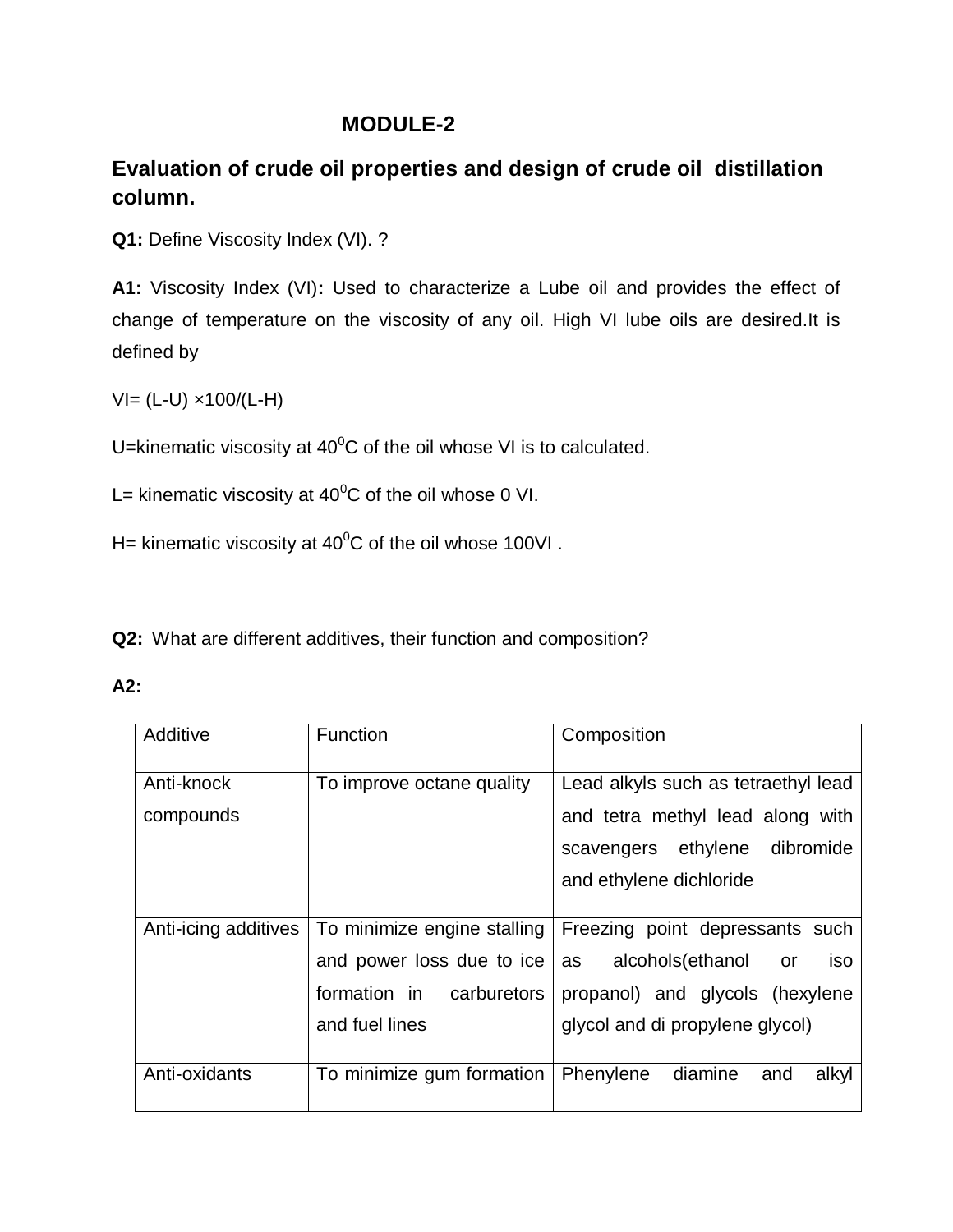|                    | and<br>storage<br>improve    | phenol compounds.                               |
|--------------------|------------------------------|-------------------------------------------------|
|                    | stability.                   |                                                 |
|                    |                              |                                                 |
| Metal deactivators | To                           | prevent catalysis of   N, N-disalicylidene-1,2- |
|                    | by<br>oxidation<br>processes | propanediamine.                                 |
|                    | deactivating<br>metalions    |                                                 |
|                    | such as copper.              |                                                 |
|                    |                              |                                                 |

## **Q3:** What is the composition of kerosene oil?

**A3:** Kerosines are distillate fraction of crude oil in the boiling range 0f 150-250<sup>°</sup>C. There are various types of hydrocarbon present in kerosines like paraffin, naphthenes, aromatics, and non-hydrocarbons containing sulphur, nitrogen, oxygen, and metals. In the hydrocarbon tendency to smoke decrease in the order Aromatics>Naphthenes>Isoparaffins>Paraffins.Kerosene is treated with sulphur dioxide to decrease aromatic content.

**Q4:** What is the significance of cloud point and pour point?

**A4:** Cloud point generally determined for products that are transparent in a 40-mm thick layer and have cloud point below  $49^{\circ}$ C.It gives a rough idea of the temperature above which the oil can be safely handled without any fear of congealing or clogging. Pour point is a well-established test to estimate the temperature at which a sample of oil becomes sufficiently solid to prevent its movement by pumping.

## **Q5:** What is ASTM distillation?

**A5:** It is a batch distillation with one equilibrium stage, no reflux and minimum separation of the components.

- ASTM method D86 (atm. Press.): Gasoline, Kerosene, gas oil and similar light and middle distillates.
- ASTM method D1160 (max. temp.  $400^{\circ}$ C, min.1mmHg): For heavy petroleum fractions which tend to decompose at atm. Pressure